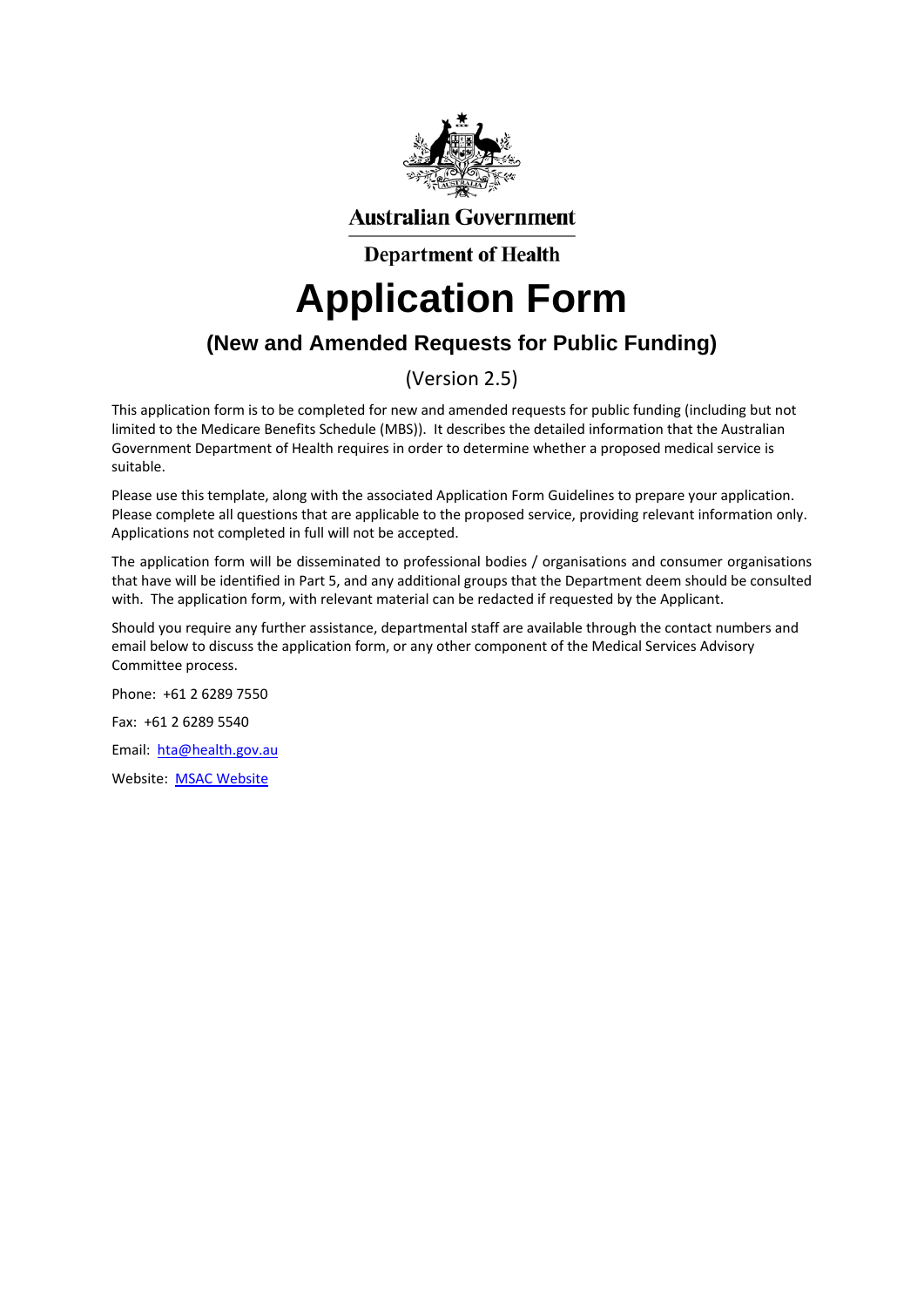### PART 1 – APPLICANT DETAILS

#### **1. Applicant details (primary and alternative contacts)**

Corporation / partnership details (where relevant):

Corporation name: Merck Sharp & Dohme (Australia) Pty Limited

#### ABN: **redacted**

Business trading name: **redacted**

#### **Primary contact name: redacted**

Primary contact numbers

Business: **redacted**

Mobile: **redacted**

Email: **redacted**

#### **Alternative contact name: redacted**

Alternative contact numbers

Business: **redacted**

Mobile: **redacted**

Email: **redacted**

#### **2. (a) Are you a consultant acting on behalf of an Applicant?**

| ۰.<br>×<br>v<br>I |
|-------------------|
|                   |

 $\boxtimes$ No

#### **(b) If yes, what is the Applicant(s) name that you are acting on behalf of?**

Insert relevant Applicant(s) name here.

#### **3. (a) Are you a lobbyist acting on behalf of an Applicant?**

- $\Box$  Yes
- $\Box$ No

#### **(b) If yes, are you listed on the Register of Lobbyists?**

- $\Box$  Yes
- $\Box$  No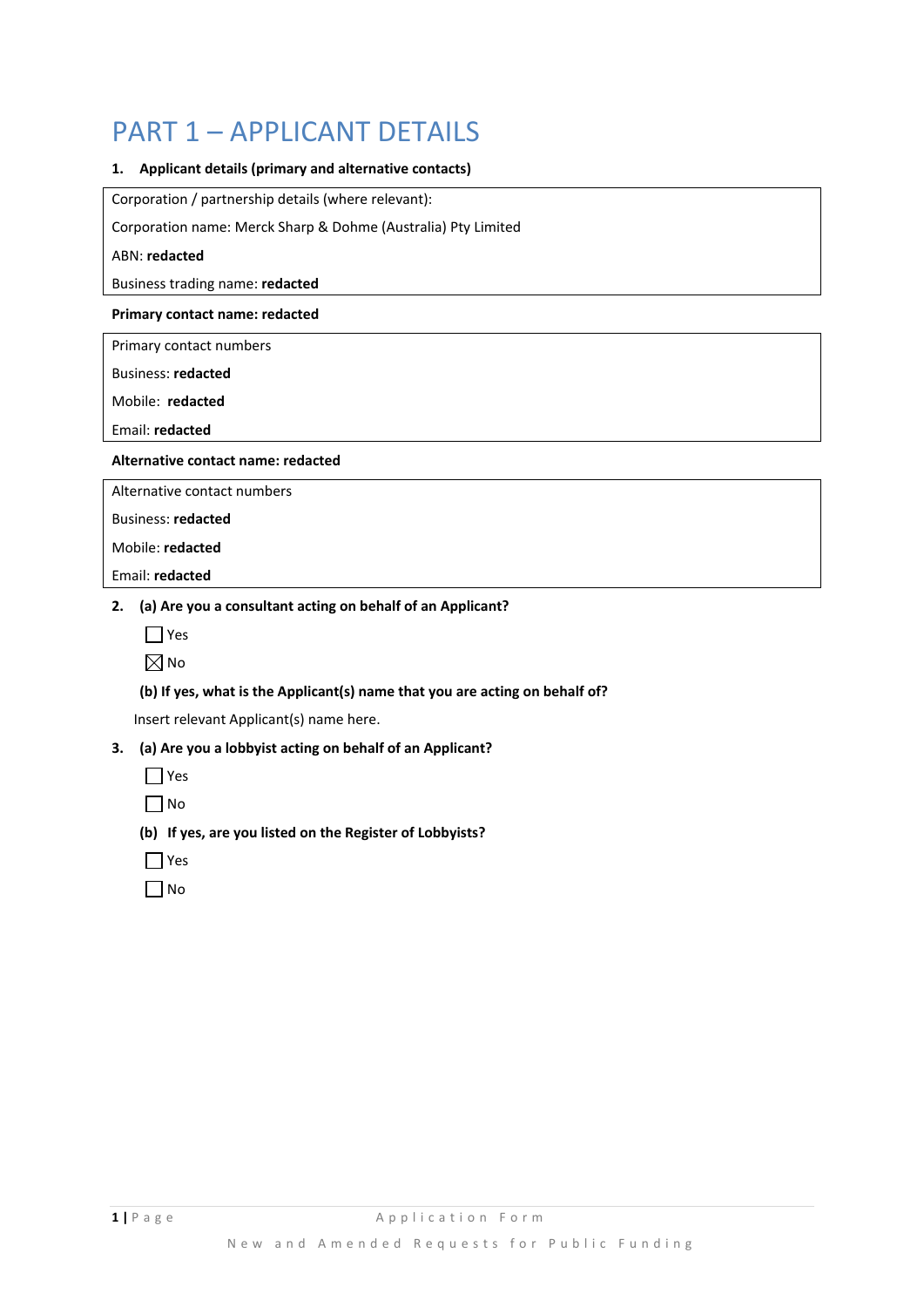## PART 2 – INFORMATION ABOUT THE PROPOSED MEDICAL SERVICE

#### **4. Application title**

PD‐L1 (Programmed Death 1 Ligand) IHC (immunohistochemistry) testing for access to pembrolizumab as first‐line therapy for patients with unresectable or metastatic bladder cancer ineligible for cisplatin‐based therapy.

#### **5. Provide a succinct description of the medical condition relevant to the proposed service (no more than 150 words – further information will be requested at Part F of the Application Form)**

Stage IV advanced/metastatic bladder cancer. Patients with stage IV bladder cancer have cancer that has extended through the bladder wall and invaded the pelvic and/or abdominal wall and/or has lymph node involvement and/or spread to distant sites. Stage IV bladder cancer is also referred to as "unresectable or metastatic" bladder cancer.

#### **6. Provide a succinct description of the proposed medical service (no more than 150 words – further information will be requested at Part 6 of the Application Form)**

It is proposed that immunohistochemistry (IHC) test for evaluation of Programmed Cell Death-Ligand 1 (PD‐L1) expression to determine eligibility for treatment with pembrolizumab, be undertaken in patients diagnosed with unresectable or metastatic bladder cancer. The tissue removed as part of a standard biopsy will be used for immunohistochemical testing with PD‐L1. The testing would be done by a pathologist alongside other immunohistochemical tests which are done routinely, and it would be proposed that the test is a pathologist determinable test.

#### **7. (a) Is this a request for MBS funding?**

|  | ×<br>۰. |
|--|---------|
|--|---------|

 $\Box$ No

(b) If yes, is the medical service(s) proposed to be covered under an existing MBS item number(s) or is **a new MBS item(s) being sought altogether?**

 $\Box$  Amendment to existing MBS item(s)

 $\boxtimes$  New MBS item(s)

(c) If an amendment to an existing item(s) is being sought, please list the relevant MBS item number(s) **that are to be amended to include the proposed medical service:** 

MSD has made previous applications to support a co-dependent technology submission for access to pembrolizumab in PD‐L1 positive non‐small cell lung cancer patients (Application 1414 and 1440) as well as access to pembrolizumab in PD‐L1 positive metastatic bladder cancer where patients have recurred or progressed following platinum‐based chemotherapy (Application 1445)

#### (d) If an amendment to an existing item(s) is being sought, what is the nature of the amendment(s)?

- i.  $\Box$  An amendment to the way the service is clinically delivered under the existing item(s)
- ii.  $\Box$  An amendment to the patient population under the existing item(s)
- iii.  $\Box$  An amendment to the schedule fee of the existing item(s)
- iv.  $\Box$  An amendment to the time and complexity of an existing item(s)
- $\mathsf{v}$ .  $\Box$  Access to an existing item(s) by a different health practitioner group
- $vi.$  Minor amendments to the item descriptor that does not affect how the service is delivered
- vii.  $\Box$  An amendment to an existing specific single consultation item
- viii.  $\Box$  An amendment to an existing global consultation item(s)
- ix.  $\Box$  Other (please describe below):

Insert description of 'other' amendment here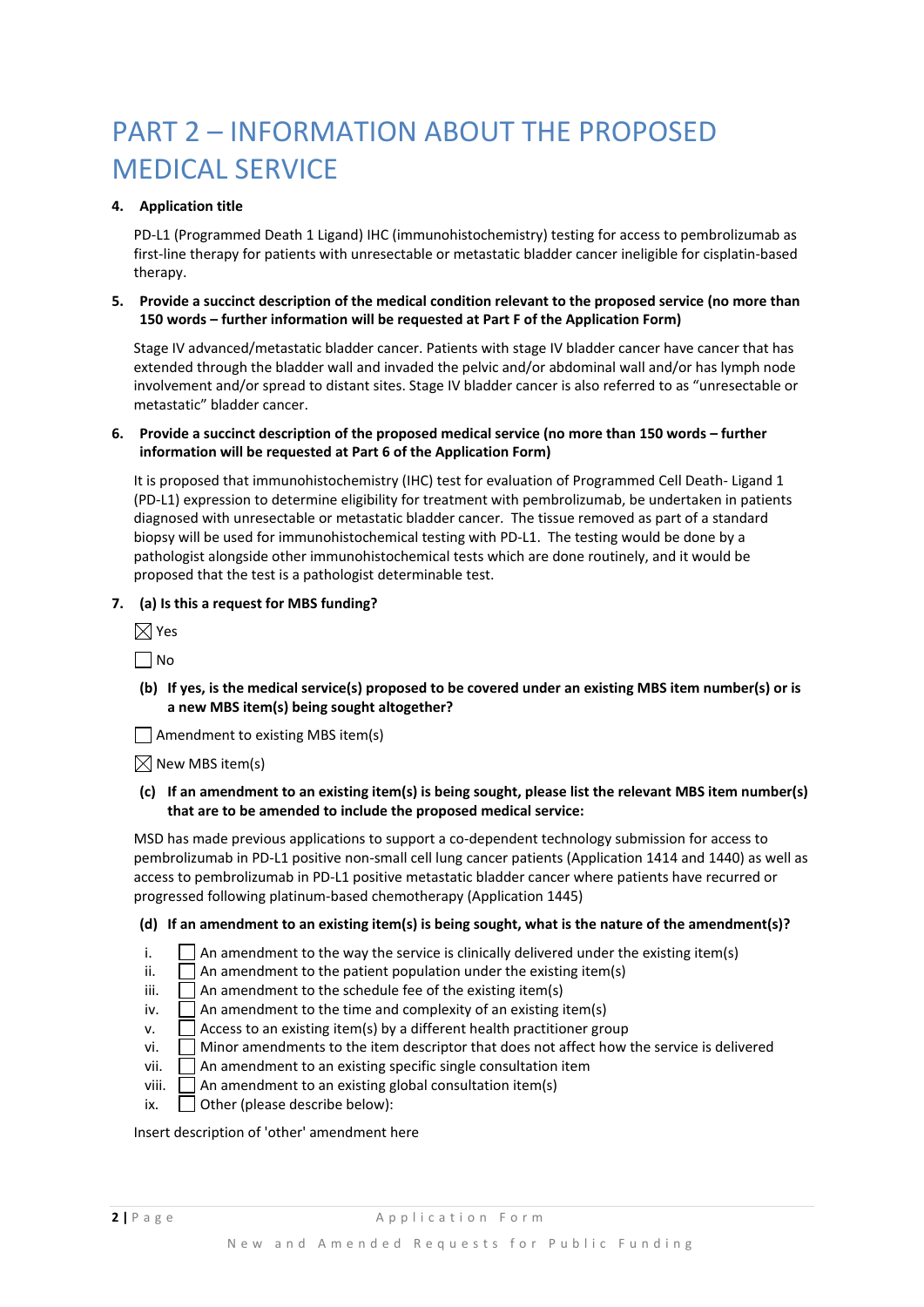#### (e) If a new item(s) is being requested, what is the nature of the change to the MBS being sought?

- i.  $\Box$  A new item which also seeks to allow access to the MBS for a specific health practitioner group
- ii.  $\boxtimes$  A new item that is proposing a way of clinically delivering a service that is new to the MBS (in terms of new technology and / or population)
- iii.  $\Box$  A new item for a specific single consultation item
- iv.  $\Box$  A new item for a global consultation item(s)

#### **(f) Is the proposed service seeking public funding other than the MBS?**

 $\Box$  Yes

 $\boxtimes$  No

#### **(g) If yes, please advise:**

Insert description of other public funding mechanism here

#### **8. What is the type of service:**

Therapeutic medical service

- $\Box$  Investigative medical service
- Single consultation medical service
- Global consultation medical service
- Allied health service

 $\boxtimes$  Co-dependent technology

- $\Box$  Hybrid health technology
- 9. For investigative services, advise the specific purpose of performing the service (which could be one or *more of the following)***:**
	- $i.$   $\Box$  To be used as a screening tool in asymptomatic populations
	- $ii.$  Assists in establishing a diagnosis in symptomatic patients
	- $iii.$  Provides information about prognosis
	- iv.  $\Box$  Identifies a patient as suitable for therapy by predicting a variation in the effect of the therapy
	- $\mathsf{v}$ . Monitors a patient over time to assess treatment response and guide subsequent treatment decisions
	- $vi.$  Is for genetic testing for heritable mutations in clinically affected individuals and, when also appropriate, in family members of those individuals who test positive for one or more relevant mutations (and thus for which the Clinical Utility Card proforma might apply)

#### **10. Does your service rely on another medical product to achieve or to enhance its intended effect?**

 $\boxtimes$  Pharmaceutical / Biological

**Prosthesis or device** 

 $\Box$  No

11. (a) If the proposed service has a pharmaceutical component to it, is it already covered under an existing **Pharmaceutical Benefits Scheme (PBS) listing?**

 $\Box$  Yes

 $\boxtimes$  No

#### **(b) If yes, please list the relevant PBS item code(s):**

Keytruda (pembrolizumab) is currently PBS listed for use in metastatic melanoma (10424P, 10436G, 10475H, 10493G)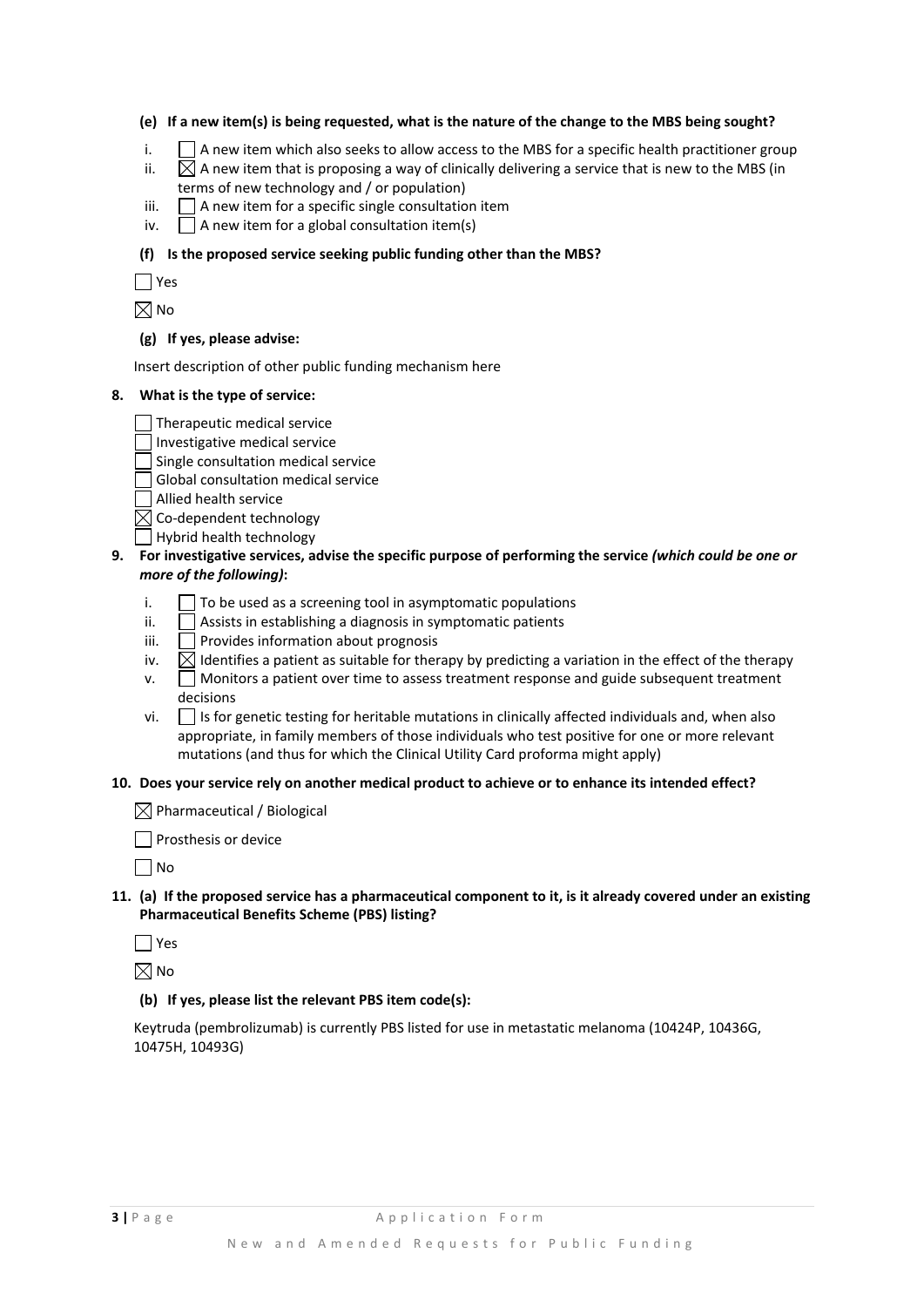#### **(c) If no, is an application (submission) in the process of being considered by the Pharmaceutical Benefits Advisory Committee (PBAC)?**

Yes (please provide PBAC submission item number below)

 $\boxtimes$ No

This application is being lodged to support a co-dependent technology submission for access to pembrolizumab in patients with unresctable or metastatic bladder cancer who express PD‐L1. Keytruda is also PBS listed for use in metastatic melanoma (10424P, 10436G, 10475H, 10493G)

(d) If you are seeking both MBS and PBS listing, what is the trade name and generic name of the **pharmaceutical?**

Trade name: KEYTRUDA

Generic name: Pembrolizumab

12. (a) If the proposed service is dependent on the use of a prosthesis, is it already included on the **Prostheses List?**

 $\Box$  Yes

 $\Box$ No

#### **(b) If yes, please provide the following information (where relevant):**

Billing code(s): Insert billing code(s) here

Trade name of prostheses: Insert trade name here

Clinical name of prostheses: Insert clinical name here

Other device components delivered as part of the service: Insert description of device components here

(c) If no, is an application in the process of being considered by a Clinical Advisory Group or the **Prostheses List Advisory Committee (PLAC)?**

 $\Box$  Yes

 $\Box$ No

**(d) Are there any other sponsor(s) and / or manufacturer(s) that have a similar prosthesis or device component in the Australian market place which this application is relevant to?**

 $\Box$  Yes

 $\Box$ No

#### **(e) If yes, please provide the name(s) of the sponsor(s) and / or manufacturer(s):**

Insert sponsor and/or manufacturer name(s) here

#### **13. Please identify any single and / or multi‐use consumables delivered as part of the service?**

Single use consumables: The PD‐L1 test comes as part of a kit (PD‐L1 IHC 22C3 pharmDx™ Assay). The kit is designed for 50 single use tests.

Multi‐use consumables: Insert description of multi use consumables here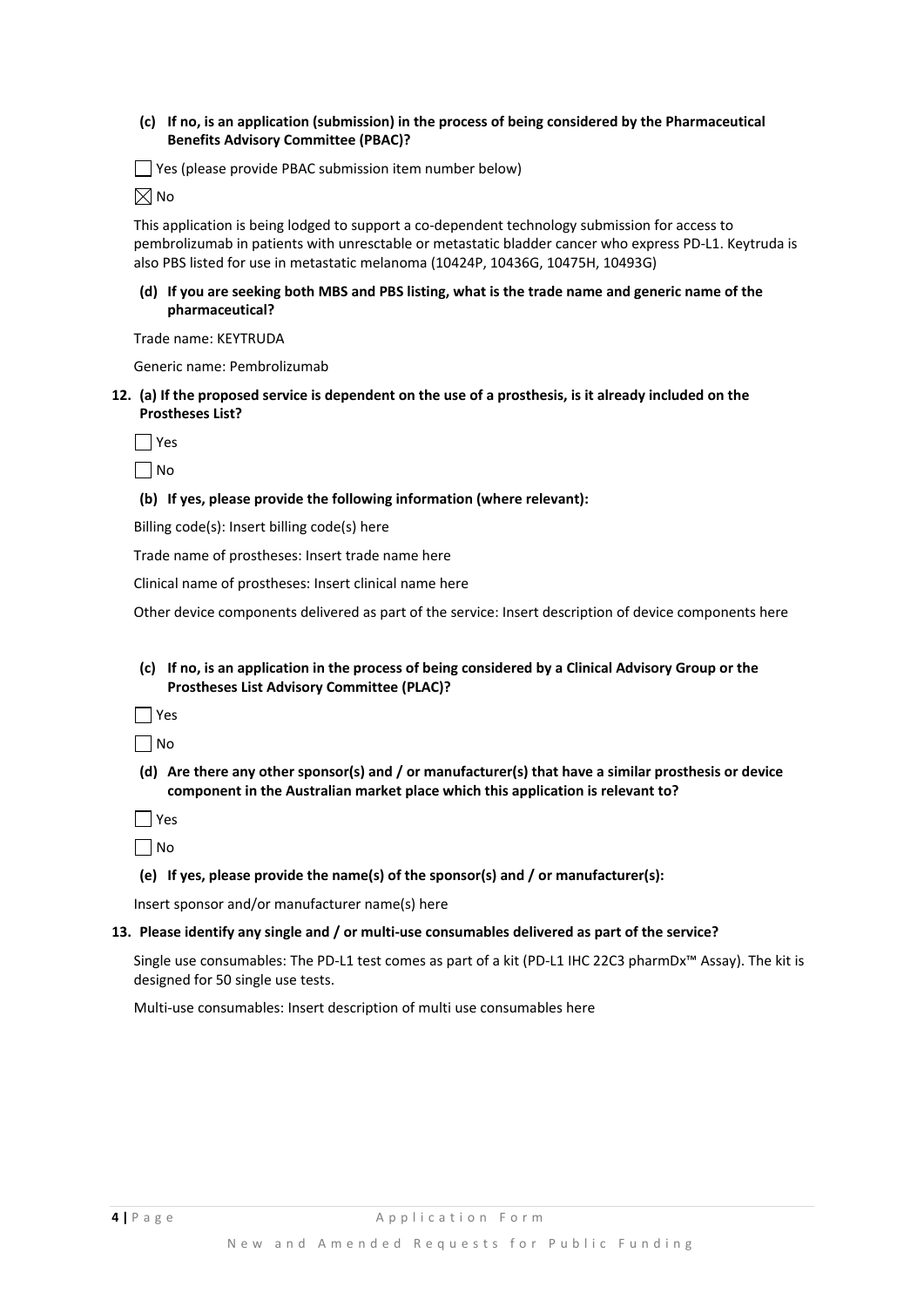### PART 3 – INFORMATION ABOUT REGULATORY REQUIREMENTS

14. (a) If the proposed medical service involves the use of a medical device, in-vitro diagnostic test, **pharmaceutical product, radioactive tracer or any other type of therapeutic good, please provide the following details:**

Type of therapeutic good: The PD‐L1 test is a Class III in vitro diagnostic test which uses IHC. (GMDN code: CT1056 Immunohistology cell marker IVDs)

Manufacturer's name: Dako Pty Limited

Sponsor's name: Merck Sharp & Dohme (Australia) Pty Limited

(b) Is the medical device classified by the TGA as either a Class III or Active Implantable Medical Device **(AIMD) against the TGA regulatory scheme for devices?**

| $\boxtimes$ Class III |  |
|-----------------------|--|
| $\Box$ AIMD           |  |
| l N/A                 |  |

15. (a) Is the therapeutic good to be used in the service exempt from the regulatory requirements of the *Therapeutic Goods Act 1989***?**

 $\Box$  Yes (If yes, please provide supporting documentation as an attachment to this application form)  $\boxtimes$  No

(b) If no, has it been listed or registered or included in the Australian Register of Therapeutic Goods **(ARTG) by the Therapeutic Goods Administration (TGA)?**

Yes (if yes, please provide details below)  $\boxtimes$  No

ARTG listing, registration or inclusion number: Insert ARTG number here

TGA approved indication(s), if applicable: Insert approved indication(s) here

TGA approved purpose(s), if applicable: Insert approved purpose(s) here

16. If the therapeutic good has not been listed, registered or included in the ARTG, is the therapeutic good **in the process of being considered for inclusion by the TGA?**

 $\Box$  Yes (please provide details below)  $\overline{\boxtimes}$  No

Date of submission to TGA: Insert date of submission here

Estimated date by which TGA approval can be expected: Insert estimated date here

TGA Application ID: Insert TGA Application ID here

TGA approved indication(s), if applicable: If applicable, insert description of TGA approved indication(s) here

TGA approved purpose(s), if applicable: If applicable, insert description of TGA approved purpose(s) here

#### 17. If the therapeutic good is not in the process of being considered for listing, registration or inclusion by **the TGA, is an application to the TGA being prepared?**

 $\boxtimes$  Yes (please provide details below)

 $\Box$ No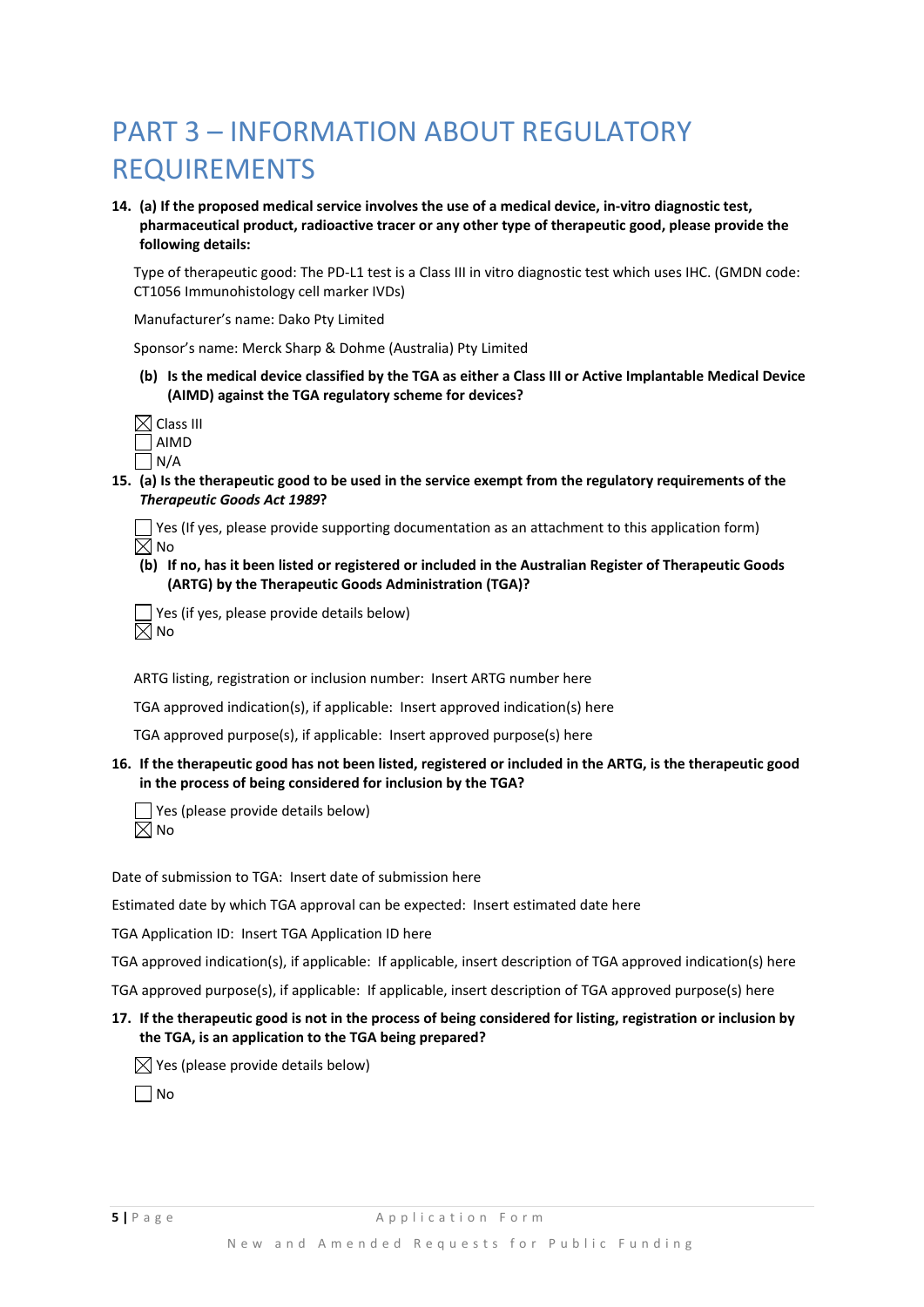Estimated date of submission to TGA: March 2016

Proposed indication(s), if applicable:

The PD‐L1 IHC 22C3 pharmDx™ Assay

(developed by Dako)is a qualitative assay intended for use in the detection of PD‐L1 in formalin‐fixed, paraffin embedded (FFPE) non small cell lung carcinoma (NSCLC) tissue samples using the Dako Automated Link 48 Platform. The PD-L1 IHC 22C3 pharmDx<sup>™</sup> Assay is indicated as an aid in identifying NSCLC patients for treatment with a PD‐1 inhibitor. It is expected that a similar indication, with some variation, will be used for the bladder indication

Proposed purpose(s), if applicable:

To identify patients for access to pembrolizumab for the treatment of unresectable or metastatic bladder cancer who express PD‐L1.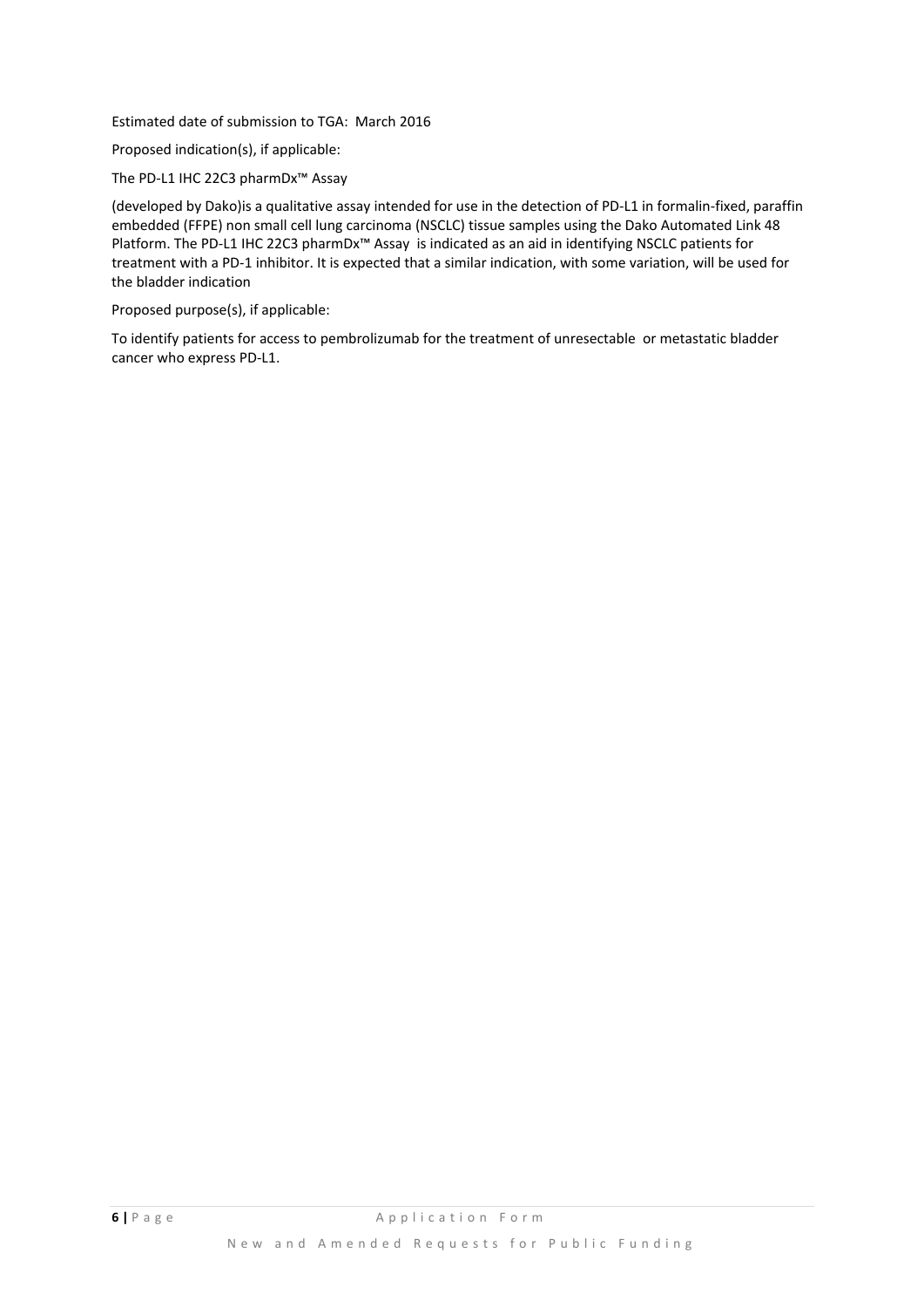### PART 4 – SUMMARY OF EVIDENCE

18. Provide an overview of all key journal articles or research published in the public domain related to the proposed service that is for your application (limiting these to the English language only). *Please do not attach full text articles, this is just intended to be a summary*.

|                | study<br>design*            | Title of journal article or research<br>project (including any trial<br>identifier or study lead if relevant)                                                                                                                                  | Short description of research (max 50 words)**                                                                                                                                                                                                                                                                                                                                                                                                 | Website link to<br>journal article or<br>research (if available) | Date of<br>publication***                                                                                                 |
|----------------|-----------------------------|------------------------------------------------------------------------------------------------------------------------------------------------------------------------------------------------------------------------------------------------|------------------------------------------------------------------------------------------------------------------------------------------------------------------------------------------------------------------------------------------------------------------------------------------------------------------------------------------------------------------------------------------------------------------------------------------------|------------------------------------------------------------------|---------------------------------------------------------------------------------------------------------------------------|
| $\mathbf{1}$ . | non-<br>randomised<br>trial | Phase 2 study of pembrolizumab<br>(MK-3475) as first-line therapy for<br>patients with unresectable or<br>metastatic urothelial cancer<br>ineligible for cisplatin-based therapy<br>(KEYNOTE-052)                                              | KEYNOTE-052 is a phase 2 study of pembrolizumab as first-<br>line therapy for adults with unresectable or metastatic<br>urothelial cancer who are ineligible for cisplatin. All patients<br>must provide a biopsy sample for PD-L1 evaluation. Primary<br>endpoint is ORR. Up to 350 patients will be enrolled.<br>KEYNOTE-052 is currently enrolling patients<br>(ClinicalTrials.gov, NCT02335424)                                            | Link to article                                                  | Poster at 2015 ASCO<br><b>Annual Meeting</b>                                                                              |
| 2.             | non-<br>randomised<br>trial | Pembrolizumab (Pembro; MK-3475)<br>for advanced urothelial cancer:<br>Results of a phase IB study<br>Pembrolizumab (MK-3475) for<br>advanced urothelial cancer: Updated<br>results and biomarker analysis from<br>KEYNOTE-012<br>(KEYNOTE-012) | KEYNOTE-012 is a phase 1b study investigating safety,<br>tolerability and anti-tumor activity of pembrolizumab in<br>participants with advanced solid tumours (breast,<br>head/neck, urothelial, and gastric cancer). A total of 297<br>patients were planned for recruitment. Among the 33<br>patients enrolled with advanced urothelial cancer, 52%<br>received 2 prior therapies. The study is ongoing<br>(ClinicalTrials.gov, NCT01848834) | link to article<br>link to article                               | Poster at 2015<br><b>Genitourinary Cancers</b><br>Symposium<br>Oral presentation at<br>2015 ASCO Annual<br><b>Meeting</b> |

\* Categorise study design, for example meta-analysis, randomised trials, non-randomised trial or observational study, study of diagnostic accuracy, etc. \*\*Provide high level information including population numbers and whether patients are being recruited or in post-recruitment, including providing the trial

*registration number to allow for tracking purposes.*

*\**\*\* *If the publication is <sup>a</sup> follow‐up to an initial publication, please advise.*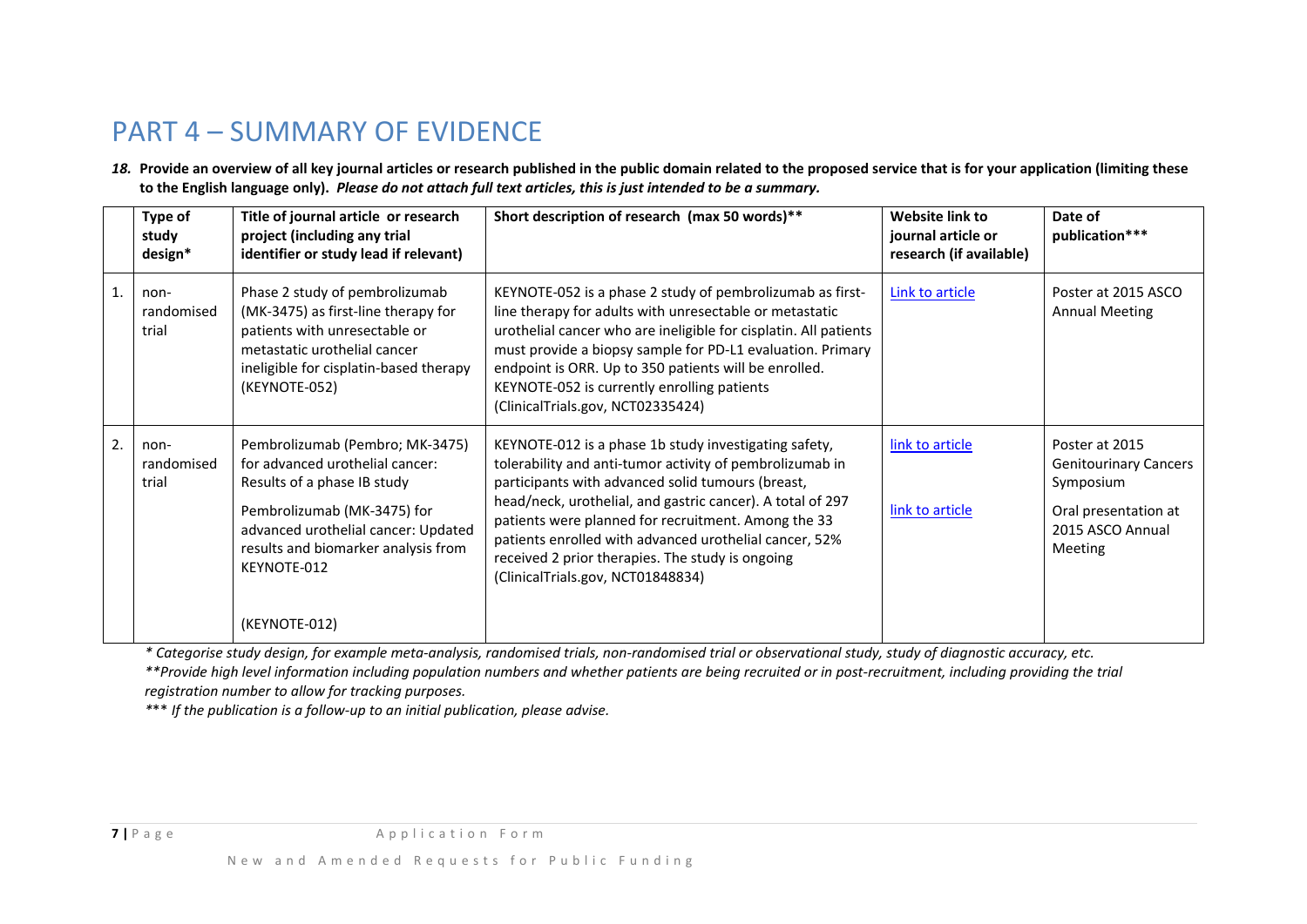19. Identify yet to be published research that may have results available in the near future that could be relevant in the consideration of your application by MSAC (limiting these to the English language only). Please do not attach full text articles, this is just intended to be a summary.

Not applicable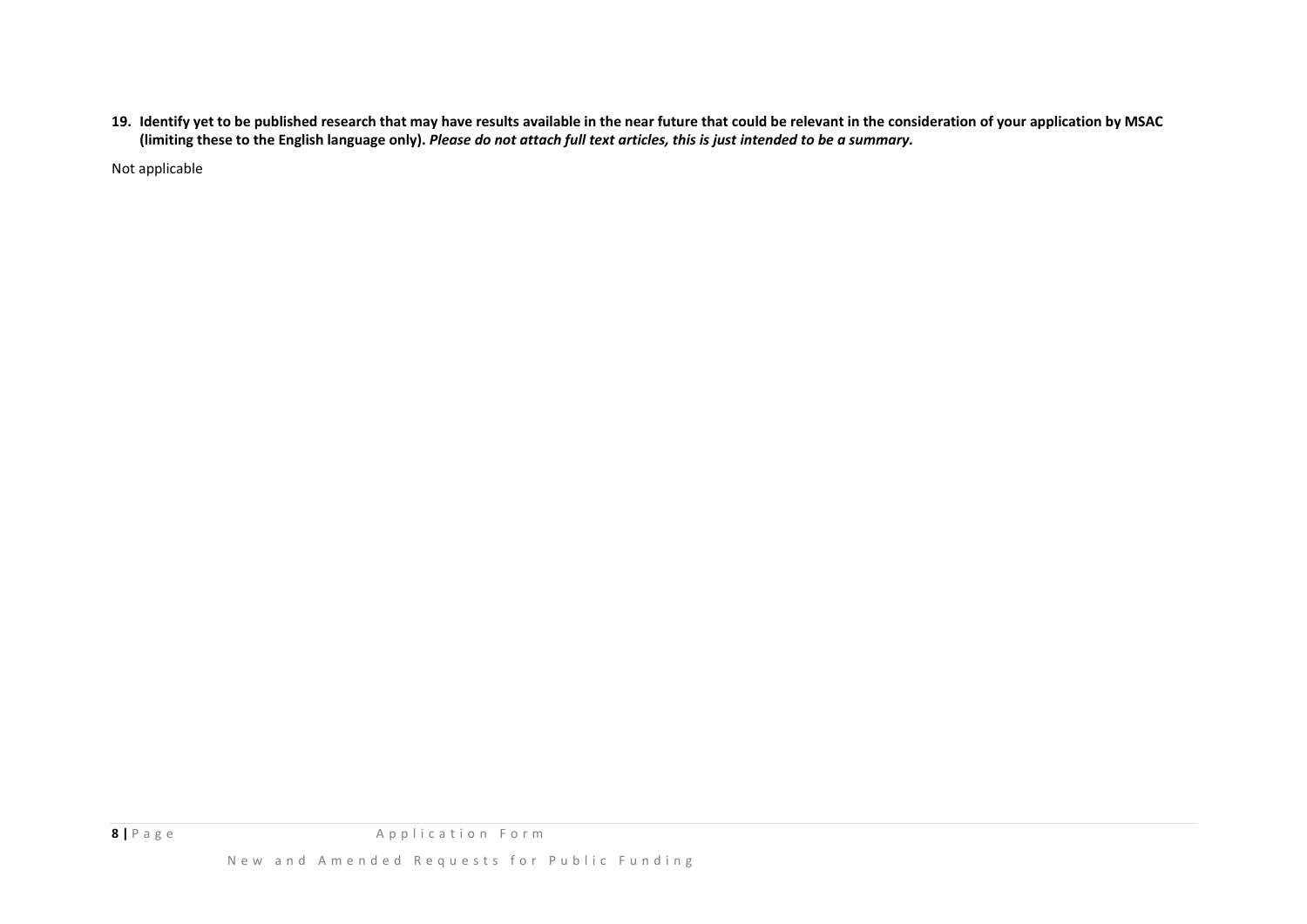### PART 5 – CLINICAL ENDORSEMENT AND CONSUMER INFORMATION

- **20. List all appropriate professional bodies / organisations representing the group(s) of health professionals who provide the service (please attach a statement of clinical relevance from each group nominated):**
	- ‐ Medical Oncology Group of Australia
	- ‐ Royal College of Pathologists of Australasia
- 21. List any professional bodies / organisations that may be impacted by this medical service (i.e. those who **provide the comparator service):**

Not applicable

**22. List the relevant consumer organisations relevant to the proposed medical service (please attach a letter of support for each consumer organisation nominated):**

To be confirmed

**23. List the relevant sponsor(s) and / or manufacturer(s) who produce similar products relevant to the proposed medical service:**

Not applicable

**24. Nominate two experts who could be approached about the proposed medical service and the current clinical management of the service(s):**

Name of expert 1: **redacted** Telephone number(s): **redacted** Email address: **redacted** Justification of expertise: **redacted** Name of expert 2: **redacted** Telephone number(s): **redacted**

Email address: **redacted redacted**

Justification of expertise: **redacted**

*Please note that the Department may also consult with other referrers, proceduralists and disease specialists to obtain their insight.*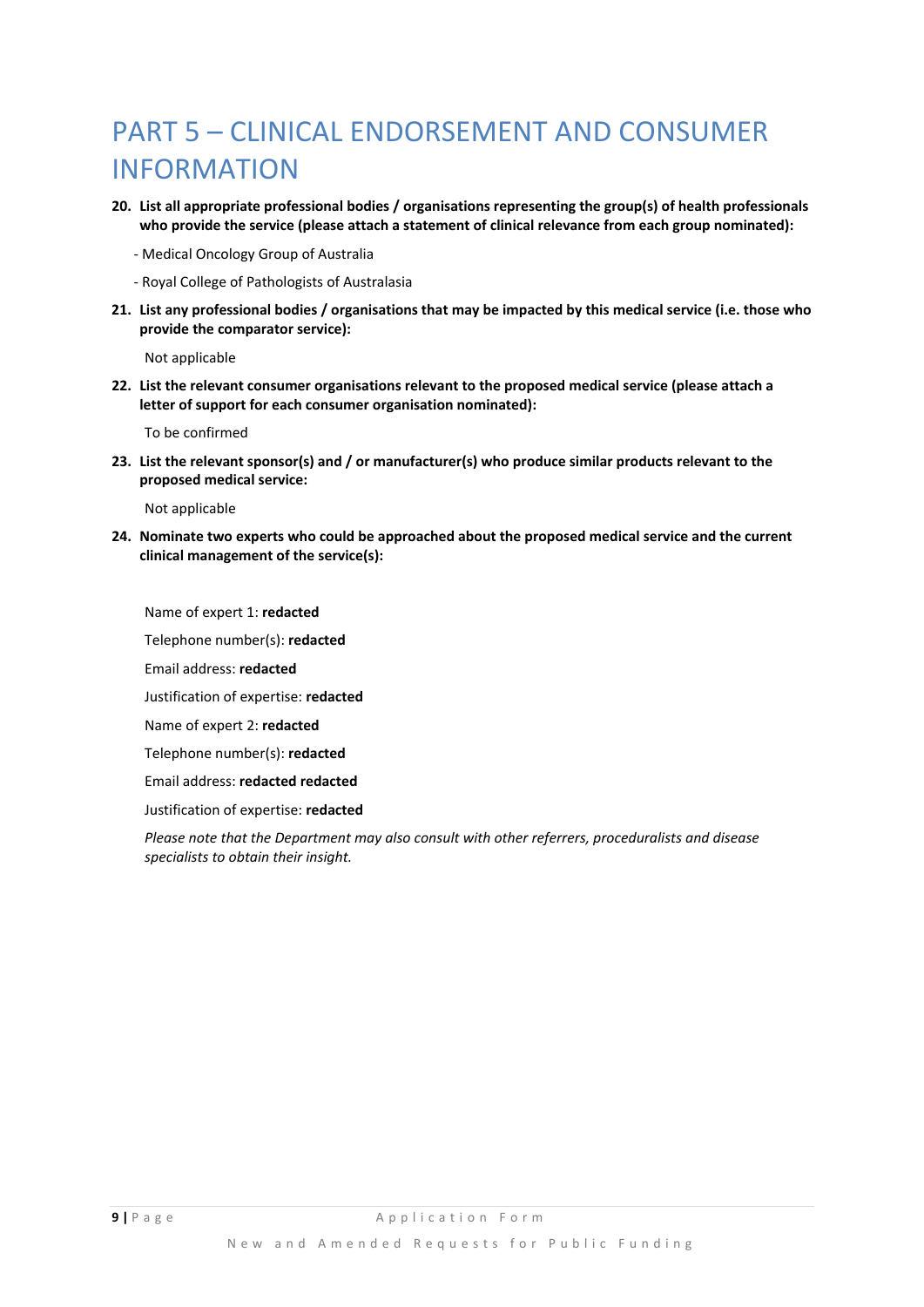## PART 6 – POPULATION (AND PRIOR TESTS), INDICATION, COMPARATOR, OUTCOME (PICO)

#### *PART 6a – INFORMATION ABOUT THE PROPOSED POPULATION*

#### **25. Define the medical condition, including providing information on the natural history of the condition and a high level summary of associated burden of disease in terms of both morbidity and mortality:**

Bladder cancer is found in the cells of the bladder lining where the most common risk factors include smoking, older age, being male and chemical exposure at work. These are called transitional cells, so the condition is known as 'transitional cell bladder cancer'. There are two main types of transitional cell cancers are: Non‐invasive bladder cancer and invasive bladder cancer where the cancer has spread into the muscle layer of the bladder or further. The main treatments for non-invasive bladder cancer are surgery, intravesical chemotherapy and immunotherapy (Bacillus Calmette‐Guérin known as BCG). In most cases, surgery, alone or combined with other treatments is used. Non-invasive bladder cancer should be treated aggressively with early intervention and strict follow‐up as there may be a tendency to progress to an invasive malignancy.

When the bladder cancer has invaded the muscle or beyond (metastatic), the most common treatment is surgery by cystectomy (removal of the bladder) and if required in combination with systemic chemotherapy and/or radiotherapy. Patients with metastatic bladder cancer present a challenge at this stage of the disease as a variety of chemotherapeutic agents used in this setting provide a generally poor prognosis.

Bladder cancer is the  $10^{th}$  most commonly diagnosed cancer in Australia, with approximately 2,800 patients diagnosed each year and accounting for 1,140 deaths in 2015<sup>1</sup>. Bladder cancer accounts for approximately 2% of all new cancers in Australia and is one of only a few cancers in Australia in which overall survival has declined over the last thirty years. The five‐year overall survival rate has fallen from 67 to 53 per cent between 1982 and 2011<sup>2</sup>.

#### 26. Specify any characteristics of patients with the medical condition, or suspected of, who are proposed to **be eligible for the proposed medical service, including any details of how a patient would be investigated, managed and referred within the Australian health care system in the lead up to being considered eligible for the service:**

It is proposed that PD-L1 testing be undertaken in patients diagnosed with unresectable or metastatic bladder cancer. Of those diagnosed in Australia, the incidence of bladder cancer is more than three times higher in men than in women where the mean age is approximately 75 years.

Per standard diagnostic workup, the patient would undergo a biopsy. The tissue removed as part of the biopsy and used for the unresectable or metastatic bladder cancer diagnosis confirmation would be used for immunohistochemical testing with PD‐L1. The testing would be done by a pathologist alongside other immunohistochemical tests which are done routinely, and it would be proposed that the test is a pathologist determinable test.

The test would be undertaken prior to commencement of pembrolizumab to enable identification of those patients most likely to benefit from treatment.

<u> Andrew Maria (1989)</u>

<sup>&</sup>lt;sup>1</sup>Cancer in Australia: an overview 2014, AIHW, Table B4(a), Pg 92 of document, <u>AIHW Cancer in Australia an overview</u> [accessed 7<sup>th</sup> April 2016]

<sup>&</sup>lt;sup>2</sup> Cancer in Australia: an overview 2014, AIHW, Five-year relative survival; Change over time Pg 38 of document, AIHW Cancer in Australia an overview [accessed 10th April 2016]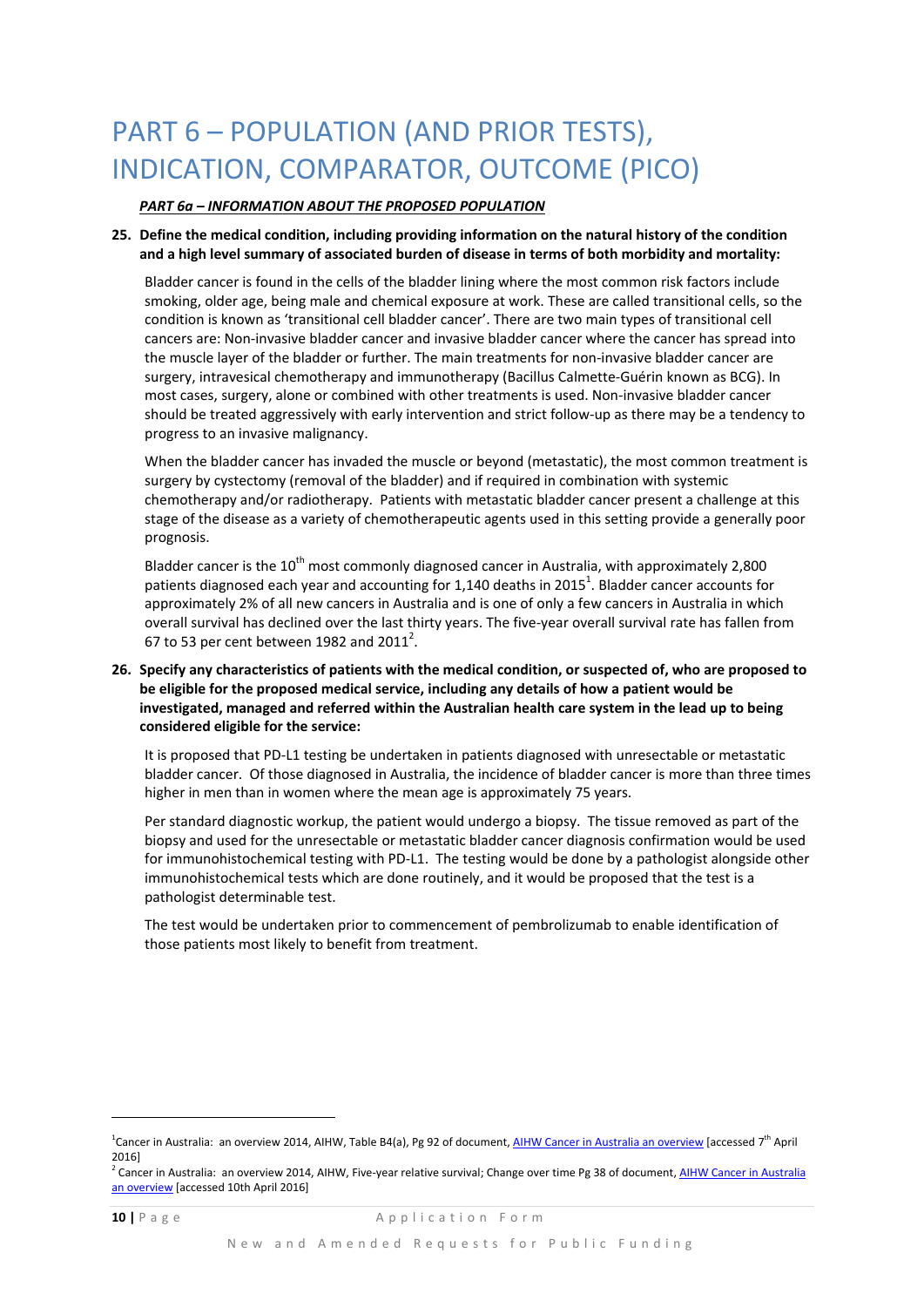#### **27. Define and summarise the current clinical management pathway** *before* **patients would be eligible for the proposed medical service (supplement this summary with an easy to follow flowchart [as an attachment to the Application Form] depicting the current clinical management pathway up to this point):**

Patients diagnosed with unresectable or metastatic bladder cancer are treated with gemcitabine + cisplatin in the first line setting. Approximately 1 in 2 patients with unresctable or metastatic bladder cancer are ineligible for cisplatin, mainly due to renal dysfunction and/or poor performance status. In this situation, these patients are treated with a combination with a combination of carboplatin + gemcitabine or either carboplatin or gemcitabine monotherapy. However these therapies are generally associated with a poor prognosis, and new, more effective treatments are needed.

#### *PART 6b – INFORMATION ABOUT THE INTERVENTION*

#### **28. Describe the key components and clinical steps involved in delivering the proposed medical service:**

Pembrolizumab is a highly selective humanised monoclonal antibody that targets the PD‐L1 receptor to potentiate an immune response. PD‐L1 expression in bladder cancer tumour biopsies can be assessed using immunohistochemical (IHC) testing with antibodies that bind specifically to the PD‐L1 protein.

The PD-L1 assay that will be used during the pembrolizumab bladder cancer clinical development program is known as the PD‐L1 IHC 22C3 pharmDx™ Assay (developed by Dako). This assay will be used to assess PD‐L1 expression in bladder cancer tumour biopsies in the KEYNOTE 052 (KN052) clinical study. Patients are enrolled into the KN052 study irrespective of PD‐L1 tumour status, i.e. all comers. The PD‐L1 IHC 22C3 pharmDx™ Assay

will be used to determine PD-L1 expression in tumour tissue in order to explore the relationship between tumour PD‐L1 expression and response to treatment with pembrolizumab.

Detailed information of the PD‐L1 IHC 22C3 pharmDx™ Assay kit components as well as its performance studies will be presented for MSAC consideration in the co-dependent technology submission.

#### **29. Does the proposed medical service include a registered trademark component with characteristics that distinguishes it from other similar health components?**

There are currently no PD‐L1 tests reimbursed by MSAC. The PD‐L1 IHC 22C3 pharmDx™ Assay will be made commercially available in Australia. TGA registration of the PD‐L1 IHC 22C3 pharmDx™ Assay , including any applicable registered trademark, is being undertaken by Dako. Registration is pending but is scheduled to be completed prior to consideration of the co-dependent technology submission by MSAC.

#### 30. If the proposed medical service has a prosthesis or device component to it, does it involve a new **approach towards managing a particular sub‐group of the population with the specific medical condition?**

Insert description of approach here

#### 31. If applicable, are there any limitations on the provision of the proposed medical service delivered to the **patient (i.e. accessibility, dosage, quantity, duration or frequency):**

#### Accessibility

Currently there are no commercially available diagnostic kits for testing of PD‐L1 expression levels. Thus, PD‐ L1 testing is not currently being carried out on patients in Australia, apart from testing in the clinical trial or research setting. However, in the management of bladder cancer, the taking of biopsy specimens is currently part of standard practice and diagnostic work‐up. Testing for PD‐L1 expression should be carried out at time of diagnosis, concurrent with differentiation of histologic subtypes.

#### Frequency

As per the protocols for the KN012 and KN052 studies, only one PD-L1 test was required through the course of their disease. The test would be undertaken prior to commencement of pembrolizumab to enable identification of those patients most likely to benefit from treatment.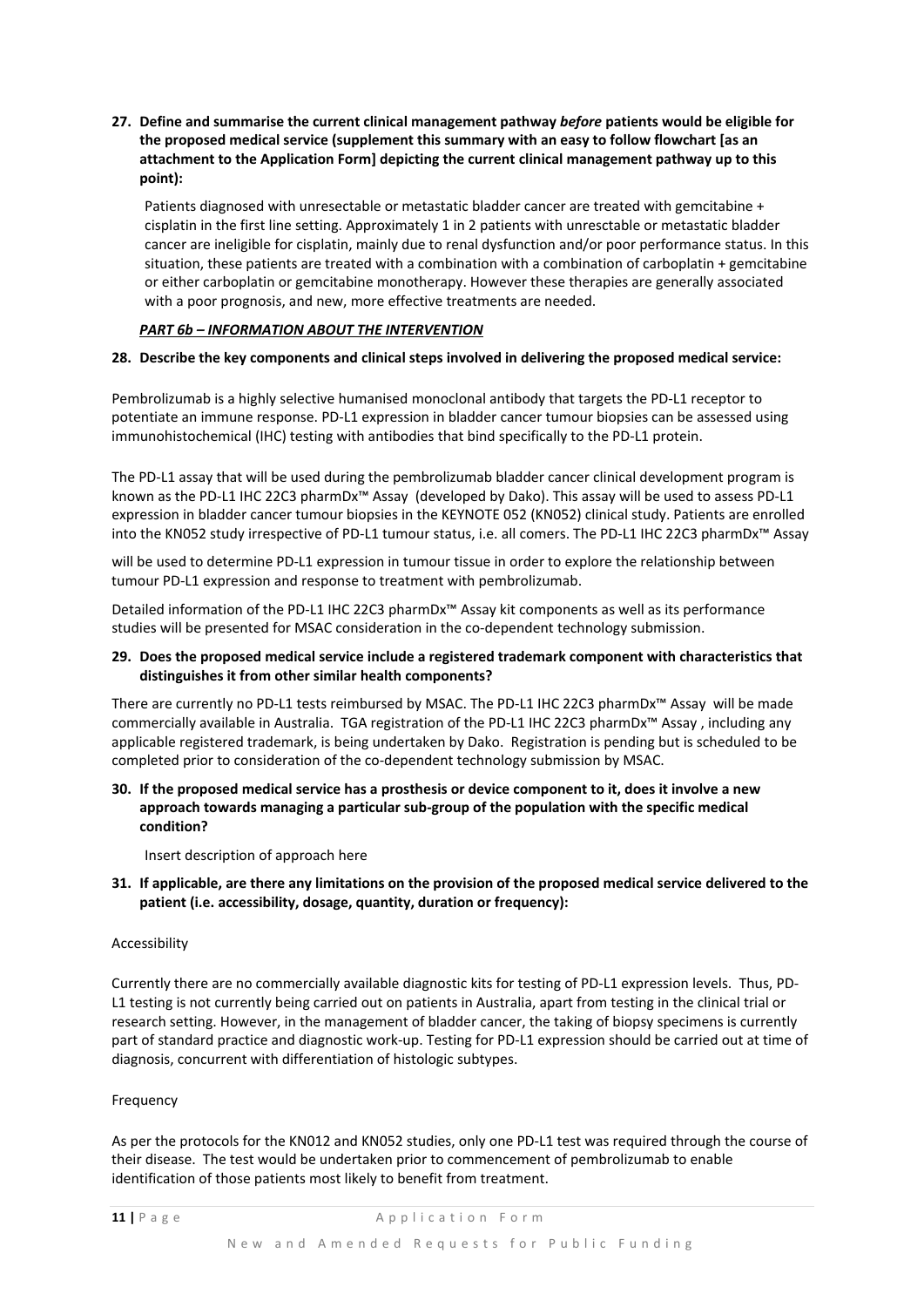#### Sample consideration

There is currently no known role for PD‐L1 testing in monitoring a patient's response to pembrolizumab treatment. As mentioned previously, KN‐052 will include patients enrolled on the basis of archival or newly obtained biopsy tissue. This information will be used to help inform the type of sample required for PD‐L1 expression testing. MSD will present this information for MSAC's consideration as part of a co-dependent technology submission. In addition, the application will seek to provide information on other relevant sample considerations as needed. These could include information on:

- o Biopsy location
- o Type of tissue (e.g. archival or newly obtained)
- o Impact of prior exposure to treatment (e.g. radiation or chemotherapy)

#### **32. If applicable, identify any healthcare resources or other medical services that would need to be delivered at the same time as the proposed medical service:**

As IHC testing is a common procedure and as PD‐L1 expression is anticipated to be frequently identified (64.2% of cases for ≥1% PD‐L1 expression: Plimack et al. 2015), it is proposed that PD‐L1 IHC testing be eligible to be carried out in any pathology laboratory holding the appropriate accreditation to claim pathology services through the MBS. In practice, it is anticipated that the majority of PD‐L1 testing would occur in pathology laboratories associated with a public hospital.

A certified pathologist would be responsible for conducting the test and reporting the results. Consistent with introduction of diagnostic tests associated with access to other targeted therapies, pathologist training and quality assurance programs would be expected to be developed with respect to delivery of diagnostic tests for access to treatments targeting the PD‐1 pathway on the PBS.

#### **33. If applicable, advise which health professionals will primarily deliver the proposed service:**

N/A

- **34. If applicable, advise whether the proposed medical service could be delegated or referred to another professional for delivery:**
- **35. If applicable, specify any proposed limitations on who might deliver the proposed medical service, or who might provide a referral for it:**

A certified pathologist would be responsible for conducting the test and reporting the results. Specialists including urologists or oncologists may provide a referral for PD‐L1 testing.

#### 36. If applicable, advise what type of training or qualifications would be required to perform the proposed **service as well as any accreditation requirements to support service delivery:**

Consistent with introduction of diagnostic tests associated with access to other targeted therapies, pathologist training and quality assurance programs would be expected to be developed with respect to delivery of diagnostic tests for access to treatments targeting the PD‐1 pathway on the PBS.

#### 37. (a) Indicate the proposed setting(s) in which the proposed medical service will be delivered (select all **relevant settings):**

| Inpatient private hospital |  |
|----------------------------|--|
|                            |  |

 $\Box$  Inpatient public hospital

 $\Box$  Outpatient clinic

Emergency Department

 $\Box$  Consulting rooms

 $\Box$  Day surgery centre

 $\Box$  Residential aged care facility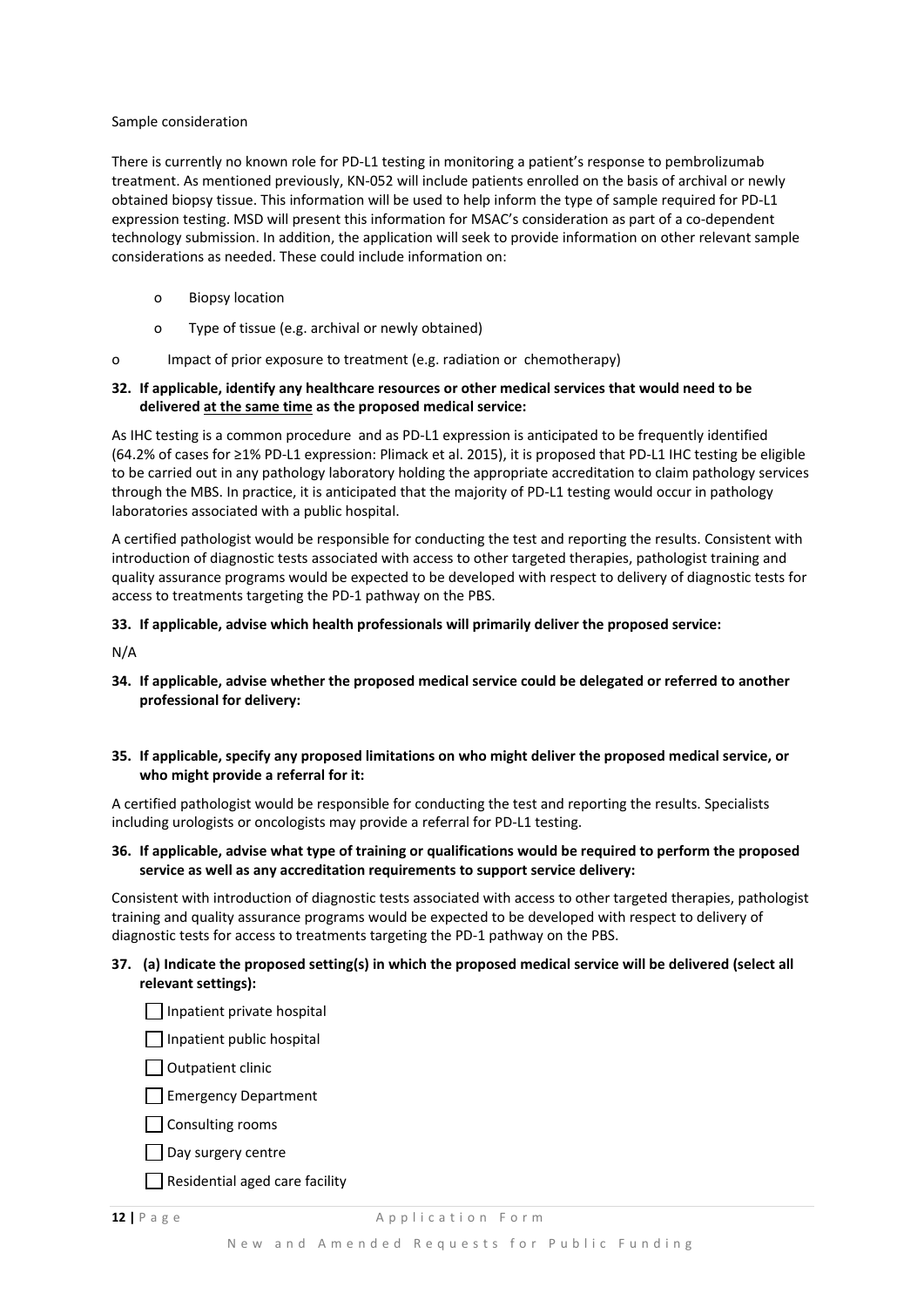□ Patient's home

 $\boxtimes$  Laboratory

 $\Box$  Other – please specify below

It is anticipated that the majority of PD-L1 testing would occur in pathology laboratories associated with a public hospital.

#### **(b) Where the proposed medical service is provided in more than one setting, please describe the rationale related to each:**

N/A

#### **38. Is the proposed medical service intended to be entirely rendered in Australia?**

 $\boxtimes$  Yes

 $\Box$  No – please specify below

Specify further details here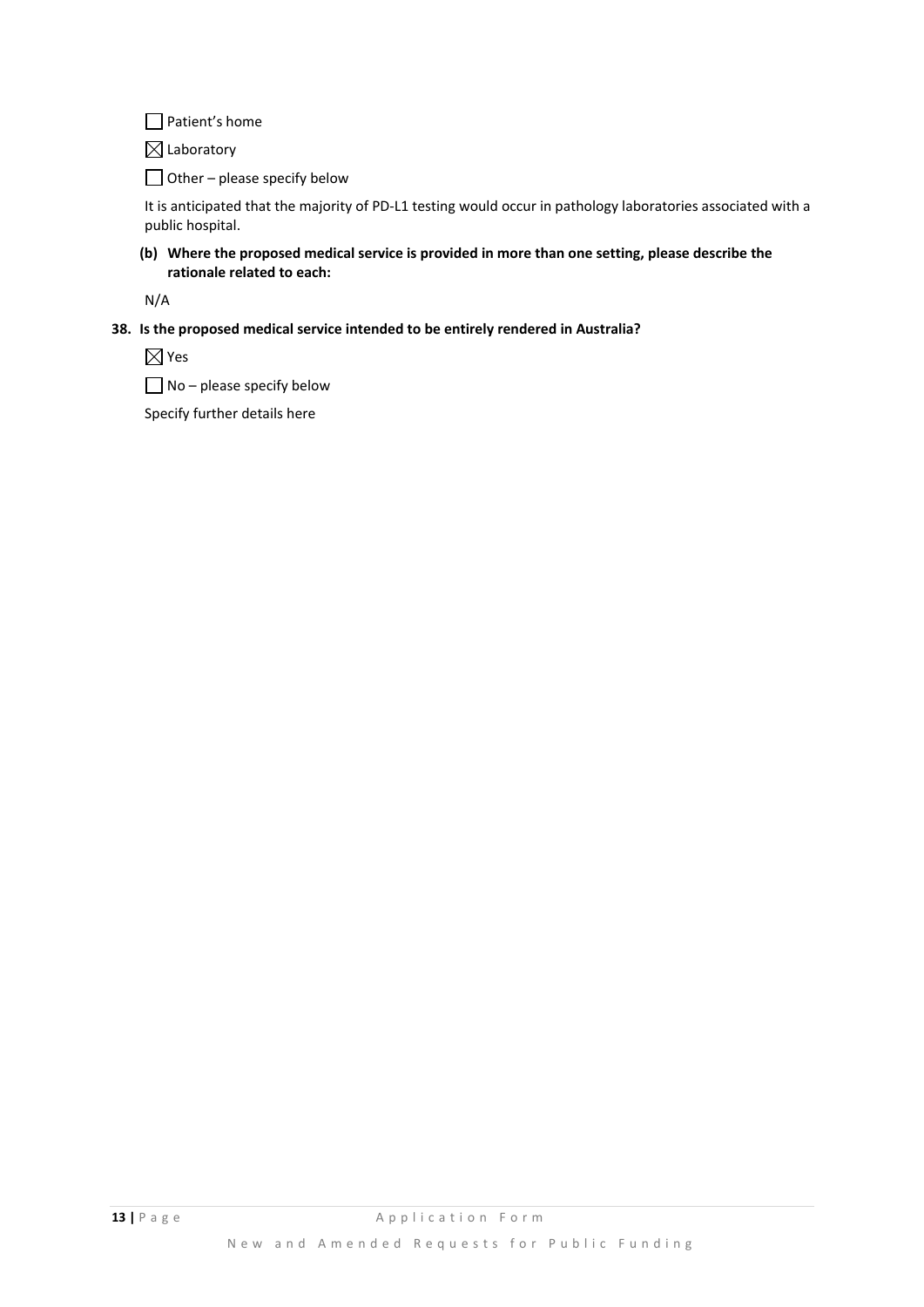#### *PART 6c – INFORMATION ABOUT THE COMPARATOR(S)*

**39. Nominate the appropriate comparator(s) for the proposed medical service, i.e. how is the proposed population currently managed in the absence of the proposed medical service being available in the Australian health care system (including identifying health care resources that are needed to be delivered at the same time as the comparator service):**

The comparator is no PD‐ L1 testing and current standard of care (Gemcitabine+Carboplatin or Gemcitabine/Carboplatin monotherapy)

**40. Does the medical service that has been nominated as the comparator have an existing MBS item number(s)?**

Yes (please provide all relevant MBS item numbers below)

 $\boxtimes$  No

N/A as the comparator is no PD-L1 testing and current standard of care as per Q.38.

**41. Define and summarise the current clinical management pathways that patients may follow** *after* **they receive the medical service that has been nominated as the comparator (supplement this summary with an easy to follow flowchart [as an attachment to the Application Form] depicting the current clinical management pathway that patients may follow from the point of receiving the comparator onwards including health care resources):**

Patients diagnosed with unresctable or metastatic bladder cancer are treated with gemcitabine + cisplatin in the first line setting. Approximately 1 in 2 patients with unrectable or metastatic bladder cancer are ineligible for cisplatin, mainly due to renal dysfunction and/or poor performance status. In this situation, these patients are treated with a combination with a combination of carboplatin + gemcitabine or either carboplatin or gemcitabine monotherapy (see attachment).

- **42. (a) Will the proposed medical service be used in addition to, or instead of, the nominated comparator(s)?**
	- $\boxtimes$  Yes

 $\Box$ No

**(b) If yes, please outline the extent of which the current service/comparator is expected to be substituted:**

There are currently no PD‐L1 tests reimbursed by MSAC and therefore the proposed test will replace standard of care.

**43. Define and summarise how current clinical management pathways (from the point of service delivery onwards) are expected to change as a consequence of introducing the proposed medical service including variation in health care resources (Refer to Question 39 as baseline):**

Patients diagnosed with unresectable or metastatic bladder cancer will receive PD‐L1 testing. Patients eligible for cisplatin will still receive gemcitabine + cisplatin in the first line setting. Patients ineligible for cisplatin who are PD‐L1 positive will receive pembrolizumab. Patients ineligible for cisplatin who are PD‐L1 negative will be treated with a combination of carboplatin + gemcitabine or either carboplatin or gemcitabine monotherapy (see attachment).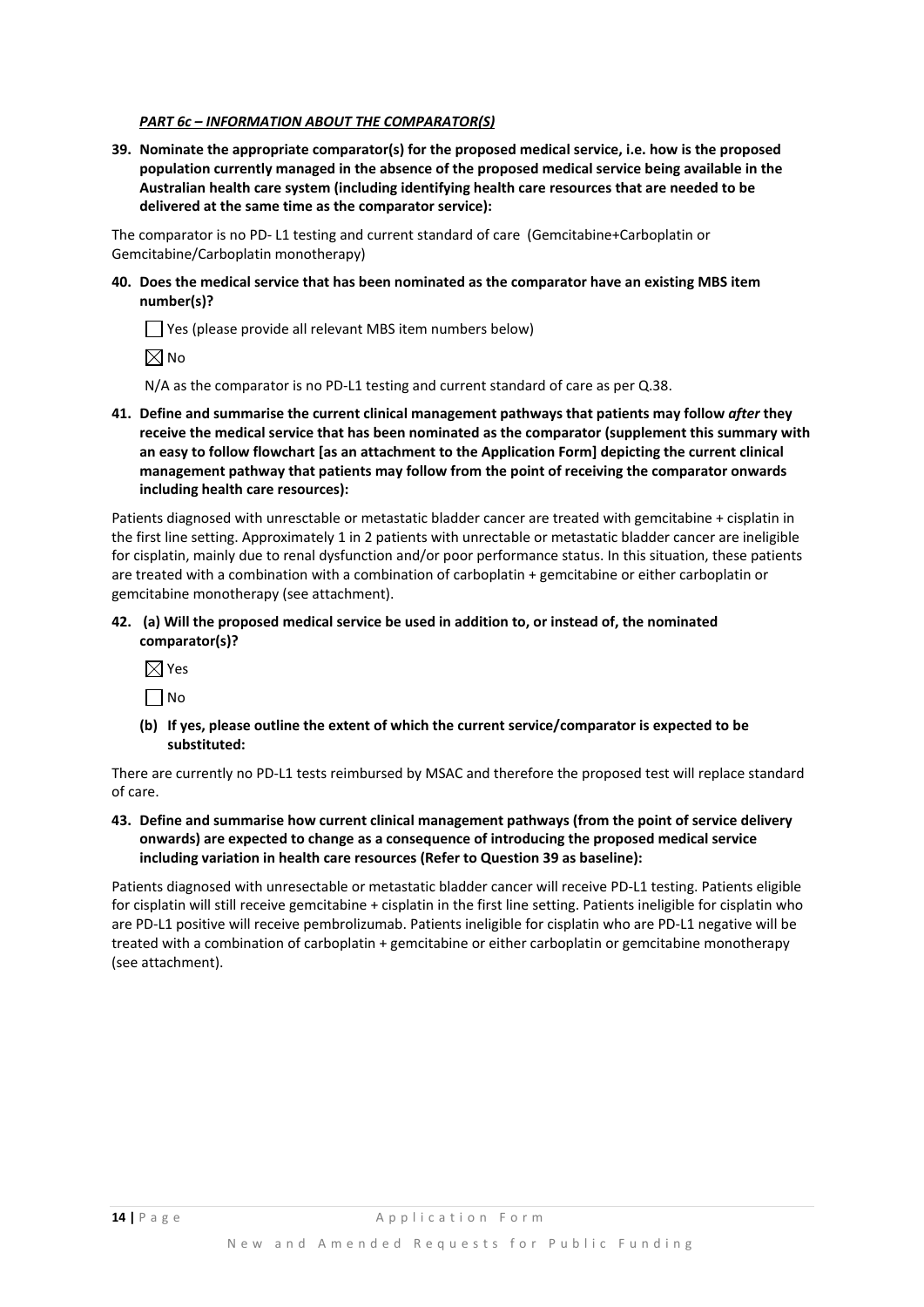#### *PART 6d – INFORMATION ABOUT THE CLINICAL OUTCOME*

#### **44. Summarise the clinical claims for the proposed medical service against the appropriate comparator(s), in terms of consequences for health outcomes (comparative benefits and harms):**

PD-L1 testing followed by treatment with pembrolizumab is associated with superior outcomes compared to no testing and current standard of care for patients with unresectable or metastatic bladder cancer ineligible for cisplatin‐based therapy.

Hence, the clinical claim is driven by two factors:

- 1. Acceptable safety and analytical performance of PD-L1 test. (To be assessed by MSAC.)
- 2. Superior effectiveness with acceptable safety of treating PD-L1 positive patients with

pembrolizumab relative to standard of care without testing. (To be assessed by PBAC).

#### **45. Please advise if the overall clinical claim is for:**

 $\boxtimes$  Superiority

Non‐inferiority

**46. Below, list the key health outcomes (major and minor – prioritising major key health outcomes first)** that will need to be specifically measured in assessing the clinical claim of the proposed medical service **versus the comparator:**

#### **Safety Outcomes:**

- **•** Psychological and physical harms from testing.
- Any adverse events related to a change in treatment including tolerability; toxicity (particularly immune-related adverse events).

#### **Clinical Effectiveness Outcomes:**

- Primary outcomes: Overall survival; quality of life; progression free survival
- Secondary outcomes: response rate (complete response or partial response according to RECIST and irRC criteria); disease control rate (response rate + rate of stable disease); duration of response; rate of disease progression; time to progression.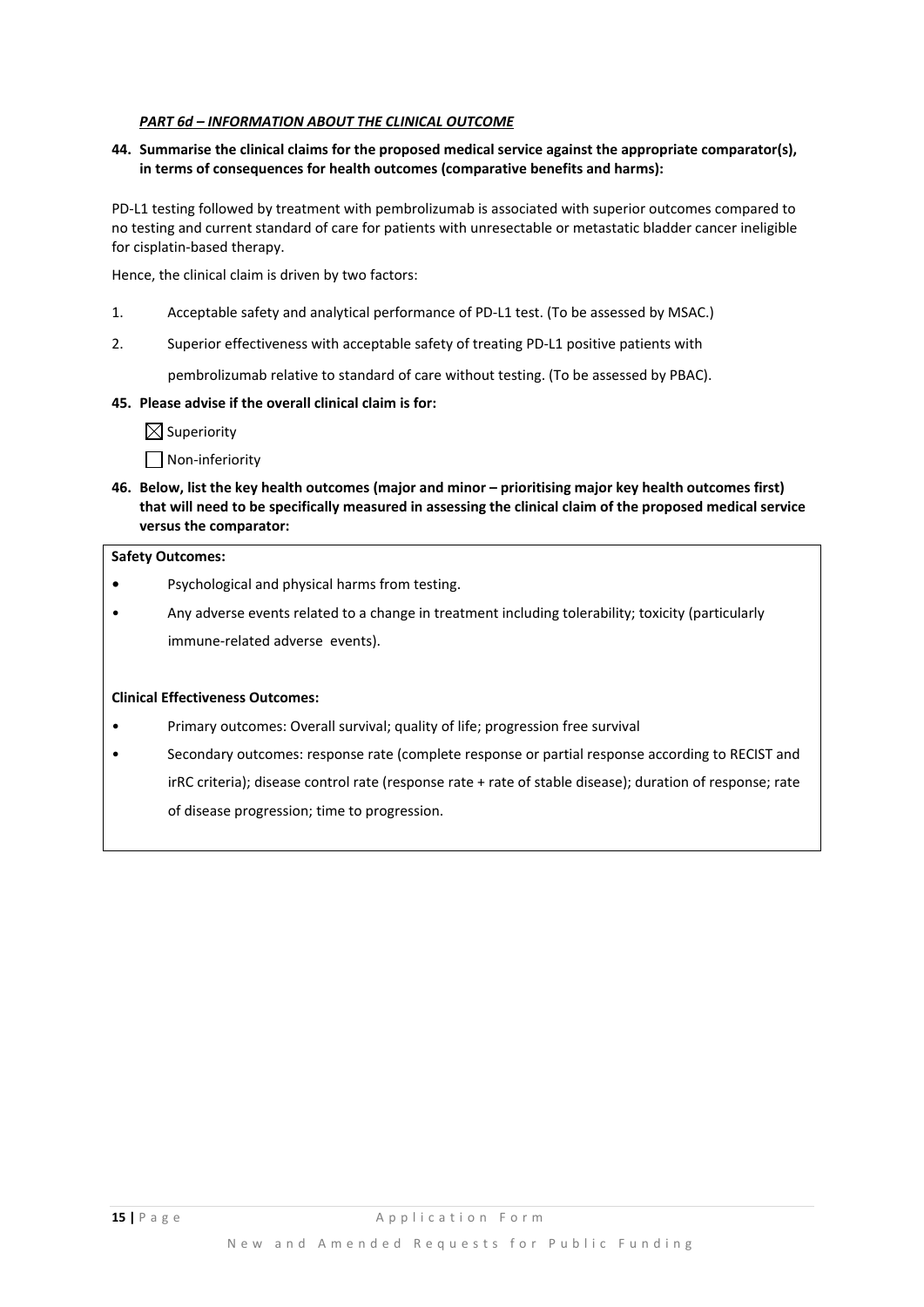## PART 7 – INFORMATION ABOUT ESTIMATED UTILISATION

#### **47. Estimate the prevalence and/or incidence of the proposed population:**

#### **Incidence**

Estimated no. of patients diagnosed with bladder cancer (includes all stages) (2016)<sup>1</sup>: 2,880

| Estimated no. of patients living with bladder cancer<br>(includes all stages) (2016) | $2,880^{1}$       |
|--------------------------------------------------------------------------------------|-------------------|
| Percentage of cases diagnosed with unresectable or<br>metastatic bladder cancer      | $38\%^{2,3}$      |
| Bladder cancer patients ineligible for cisplatin                                     | $50\%^{4,5}$      |
| Eligible patient pool for PD-L1 testing                                              | Approximately 550 |

 $^{1}$ Cancer in Australia: an overview 2014, AIHW, Table B4(a) Pg 92 of document[accessed 8 Jul 2016]

2 http://blcwebcafe.org/content/view/137/148/lang,english/

<sup>3</sup>NIHR Horizon Scanning Research & Intelligence Centre

#### 4 Galsky 2011

5 Data derived from Clinician input

#### 48. Estimate the number of times the proposed medical service(s) would be delivered to a patient per year:

Per the KN012 and KN052 protocols, only one PD‐L1 test was required through the course of disease. The test would be undertaken prior to commencement of pembrolizumab to enable identification of those patients most likely to benefit from treatment. There is currently no known role for PD‐L1 testing in monitoring a patient's response to pembrolizumab treatment.

#### **49. How many years would the proposed medical service(s) be required for the patient?**

It is presumed that only one PD-L1 test is required per patient through the course of disease.

#### 50. Estimate the projected number of patients who will utilise the proposed medical service(s) for the first **full year:**

As presented in Item 46, the estimated patients who will utilise the PD‐L1 test is approximately 550 for the first year (2016). Since the PD‐L1 test is a one‐off test which will only be performed when the patient is diagnosed with unresectable or metastatic bladder cancer, the estimated number of patients who will be tested in the forthcoming years will only include those incident patients who are newly diagnosed with unresectable or metastatic bladder cancer.

#### 51. Estimate the anticipated uptake of the proposed medical service over the next three years factoring in **any constraints in the health system in meeting the needs of the proposed population (such as supply and demand factors) as well as provide commentary on risk of 'leakage' to populations not targeted by the service:**

Currently, patients with unresectable or metastatic bladder cancer who are ineligible for cisplatin are treated with non-cisplatin chemotherapies including carboplatin or gemcitabine. If the KN052 results indicate that PD-L1 positive patients are most likely to benefit from pembrolizumab therapy, pembrolizumab could replace non‐cisplatin chemotherapies as standard of care in PD‐L1 positive patients. Consequently the uptake of PD‐L1 test would be 100% for all patients diagnosed with unresectable or metastatic bladder cancer.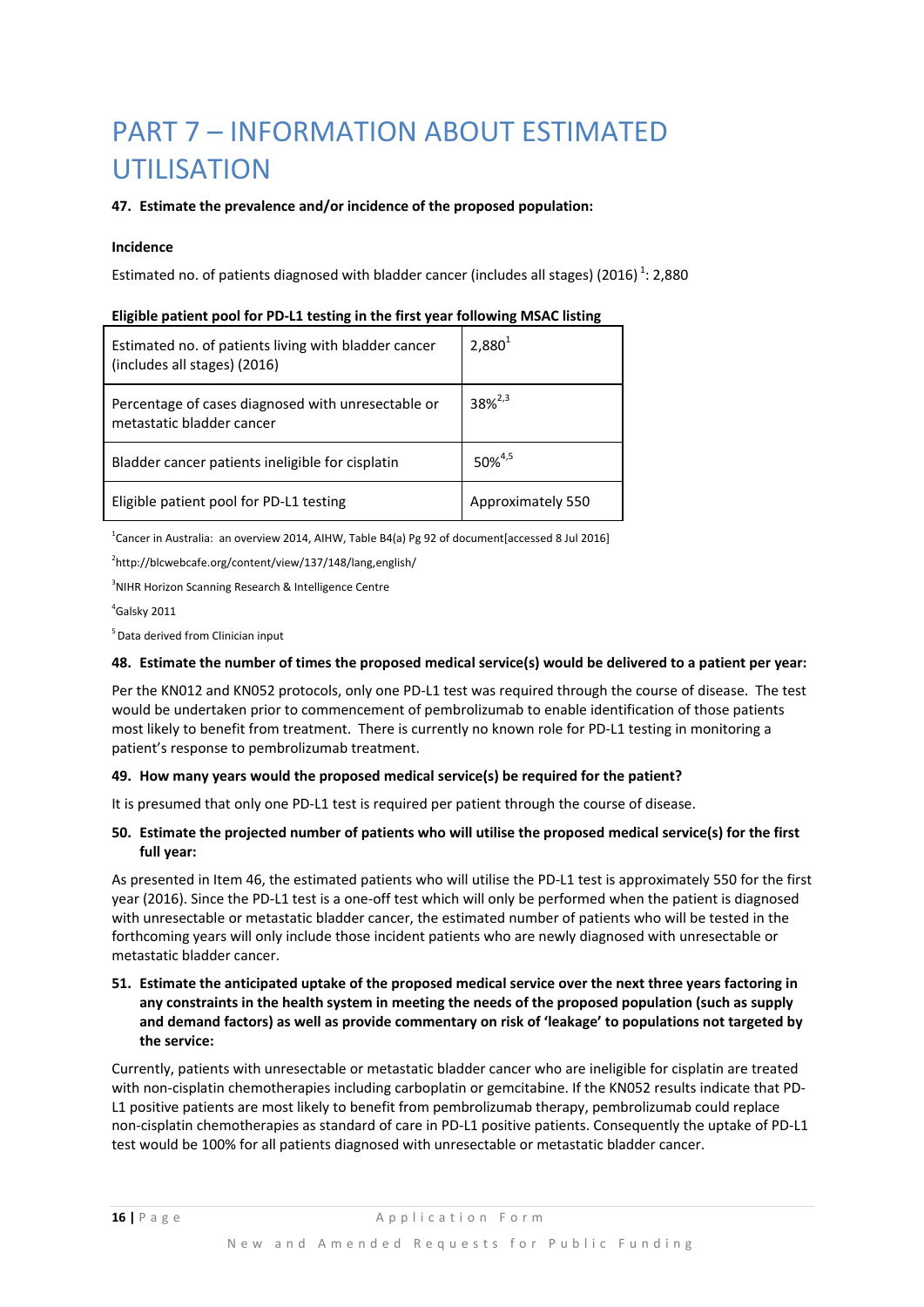It is presumed that only patients with tumour expression of PD‐L1 are eligible for pembrolizumab. Therefore uptake of pembrolizumab is likely restricted to those who have a PD‐L1 expression in tumour tissues. It is assumed that 20% patients are PD‐L1 positive. The risk of leakage for PD‐L1 testing is minimal as testing would be restricted to those patients potentially eligible for pembrolizumab.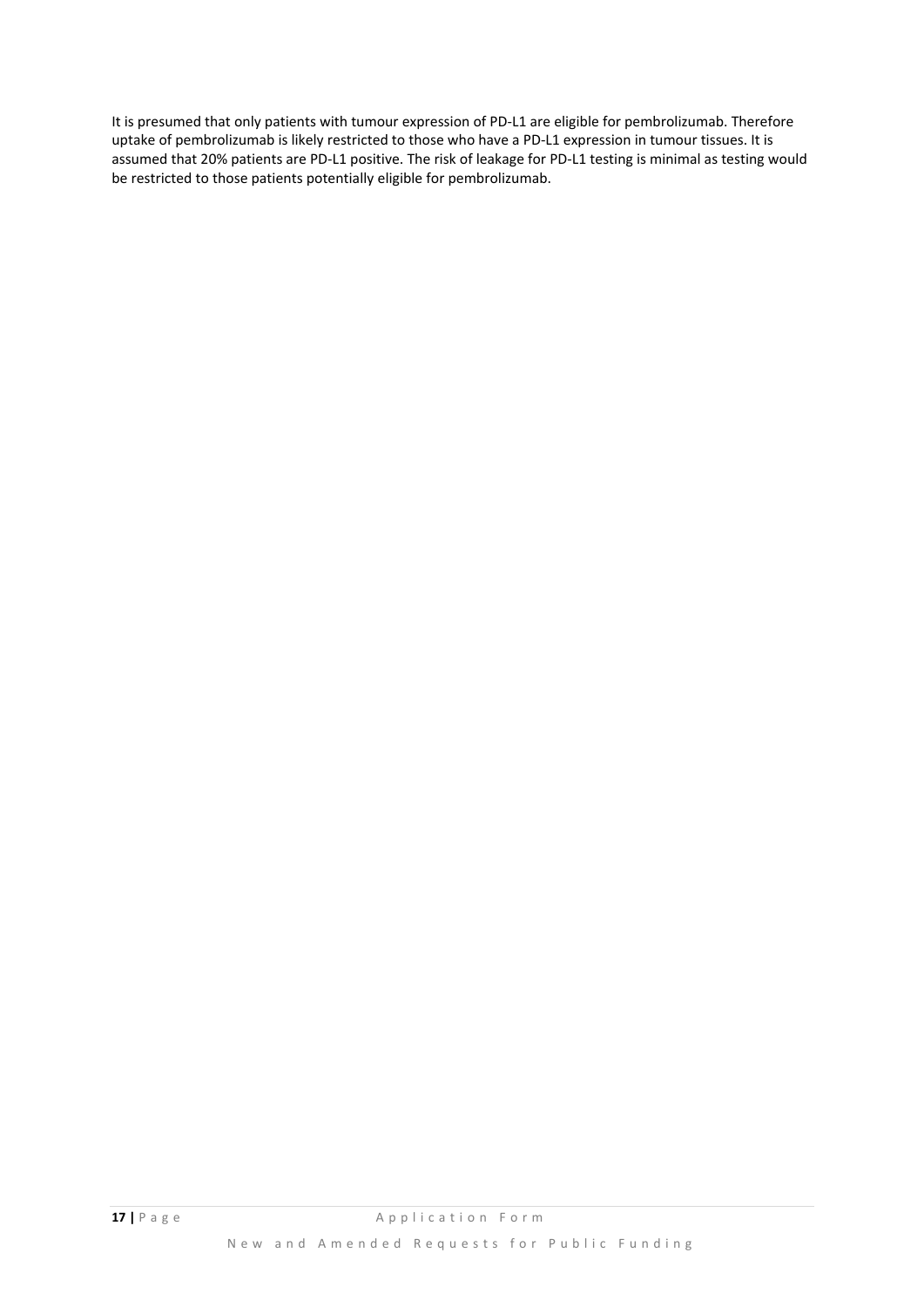### PART 8 – COST INFORMATION

#### **52. Indicate the likely cost of providing the proposed medical service. Where possible, please provide overall cost and breakdown:**

The final fee request will be contingent on decisions made by DAKO, the company who will be commercialising the test. The expected fee for the proposed service is consistent with other immunohistochemical tests.

#### **53. Specify how long the proposed medical service typically takes to perform:**

The IHC service testing for PD‐L1 expression can take between 2.5‐4 hours depending on instrumentation and protocol used.

#### 54. If public funding is sought through the MBS, please draft a proposed MBS item descriptor to define the **population and medical service usage characteristics that would define eligibility for MBS funding.**

Category (insert proposed category number here) – (insert proposed category description here)

Proposed item descriptor:

Immunohistochemical examination of biopsy material by immunoperoxidase or other labelled antibody techniques using the PD‐L1 antibody to determine if the requirements relating to programmed cell death ligand 1 (PD‐L1) status for access pembrolizumab under the Pharmaceutical Benefits Scheme (PBS) are fulfilled.

Fee: \$ ( to be determined)